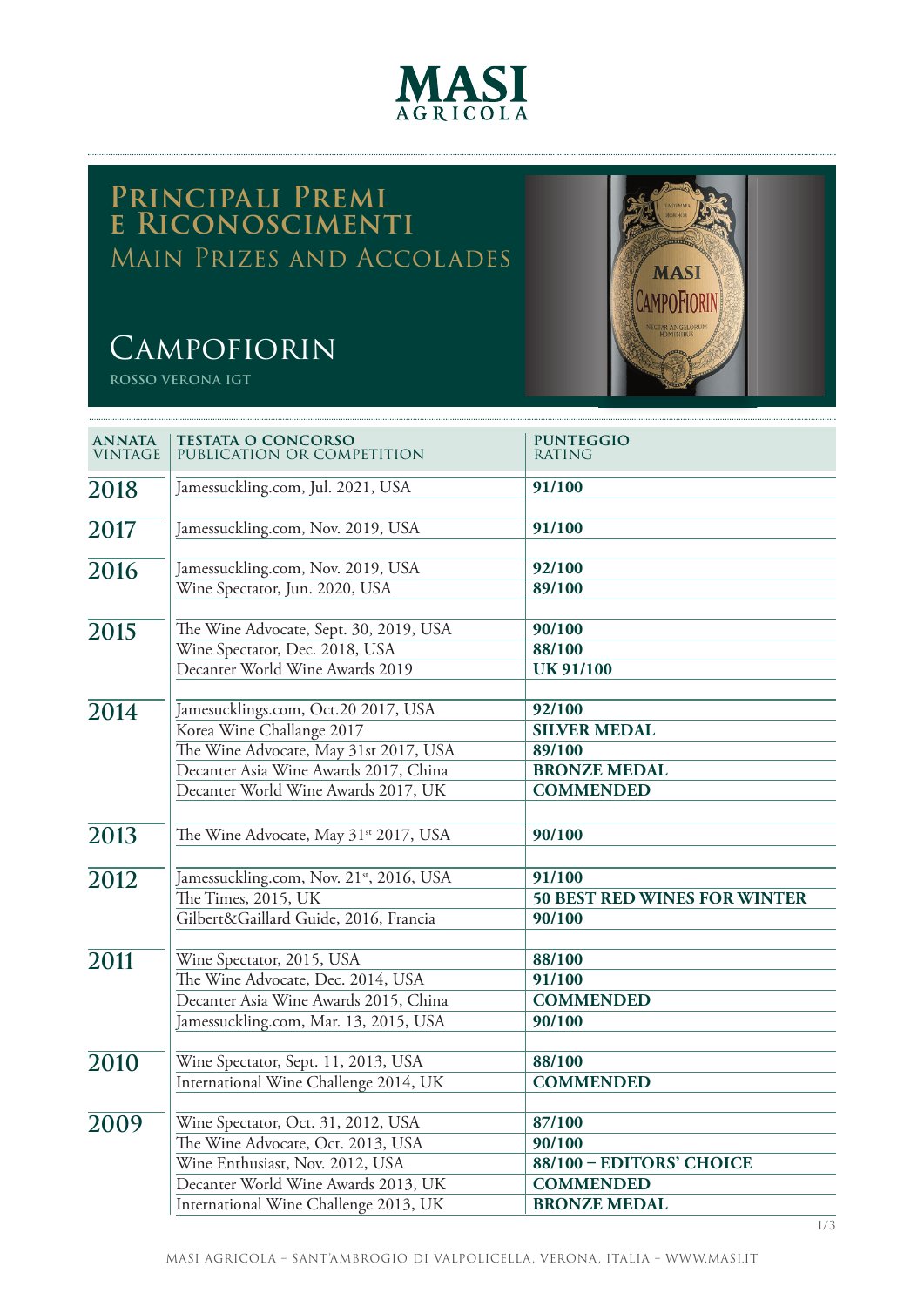#### **Principali Premi e Riconoscimenti** Main Prizes and Accolades



### **CAMPOFIORIN**

**ROSSO VERONA IGT**

| <b>ANNATA</b><br><b>VINTAGE</b> | <b>TESTATA O CONCORSO</b><br>PUBLICATION OR COMPETITION                                                                                                                                                                                        | <b>PUNTEGGIO</b><br><b>RATING</b>                                                         |
|---------------------------------|------------------------------------------------------------------------------------------------------------------------------------------------------------------------------------------------------------------------------------------------|-------------------------------------------------------------------------------------------|
| 2009                            | Jamessuckling.com, Dec. 20, 2013, USA                                                                                                                                                                                                          | 90/100                                                                                    |
| 2008                            | International Wine Challenge 2012, UK<br>Vini d'Italia - Gambero Rosso 2012, Italia<br>Annuario dei Migliori Vini Italiani -<br>Luca Maroni 2012, Italia                                                                                       | <b>SILVER MEDAL</b><br><b>DUE BICCHIERI NERI</b><br>87/99                                 |
| 2007                            | Vini d'Italia - Gambero Rosso 2011, Italia<br>Guida Oro - I Vini di Veronelli 2011, Italia<br>Annuario dei Migliori Vini Italiani -<br>Luca Maroni 2011, Italia                                                                                | <b>DUE BICCHIERI NERI</b><br><b>TRE STELLE ROSSE (EXCELLENT)</b><br>85/99                 |
| 2006                            | The Wine Advocate, Aug. 2009, USA<br>Wine Enthusiast, Nov. 5, 2011, USA<br>Vini d'Italia - Gambero Rosso 2010, Italia<br>Annuario dei Migliori Vini Italiani -<br>Luca Maroni 2010, Italia                                                     | 88/100<br>88/100<br><b>DUE BICCHIERI NERI</b><br>86/99                                    |
| 2005                            | The Wine Advocate, Aug. 2009, USA<br>Decanter, 2008, UK<br>Decanter World Wine Awards 2008, UK<br>Annuario dei Migliori Vini Italiani -<br>Luca Maroni 2009, Italia                                                                            | 87/100<br><b>RECOMMENDED</b><br><b>SILVER MEDAL</b><br>85/99                              |
| 2004                            | Wine Spectator, Jun. 30, 2008, USA<br>The Wine Advocate, Oct. 2007, USA<br>Wine Enthusiast, May 1, 2009, USA<br>Decanter World Wine Awards 2007, UK<br>International Wine Challenge 2008, UK<br>International Wine&Spirit Competition 2007, UK | 85/100<br>87/100<br>88/100<br><b>BRONZE MEDAL</b><br><b>COMMENDED</b><br><b>COMMENDED</b> |
| 2003                            | Wine Spectator, Sept. 30, 2006, USA<br>Wine Enthusiast, 2006, USA<br>International Wine Challenge 2006, UK<br>International Wine&Spirit Competition 2006, UK                                                                                   | 85/100<br>88/100<br><b>SEAL OF APPROVAL</b><br><b>BRONZE MEDAL</b>                        |
| 2002                            | Annuario dei Migliori Vini Italiani -<br>Luca Maroni 2007, Italia<br>Guida dei Vini Italiani - Luca Maroni 2007, Italia                                                                                                                        | 85/99<br>85/99                                                                            |
| 2001                            | Wine Spectator, Aug. 2, 2006, USA<br>International Wine Challenge 2005, UK                                                                                                                                                                     | 85/100<br><b>BRONZE MEDAL</b>                                                             |
| 1999                            | Wine Enthusiast, Dec. 1, 2004, USA                                                                                                                                                                                                             | 90/100 - EDITORS' CHOICE                                                                  |
| 1998                            | Wine Spectator, Sept. 15, 2003, USA<br>Wine Enthusiast, Dec. 1, 2004, USA<br>International Wine Challenge 2003, UK                                                                                                                             | 88/100<br>89/100<br><b>SILVER MEDAL</b>                                                   |
| 1997                            | Wine Spectator, Feb. 28, 2002, USA                                                                                                                                                                                                             | 87/100                                                                                    |